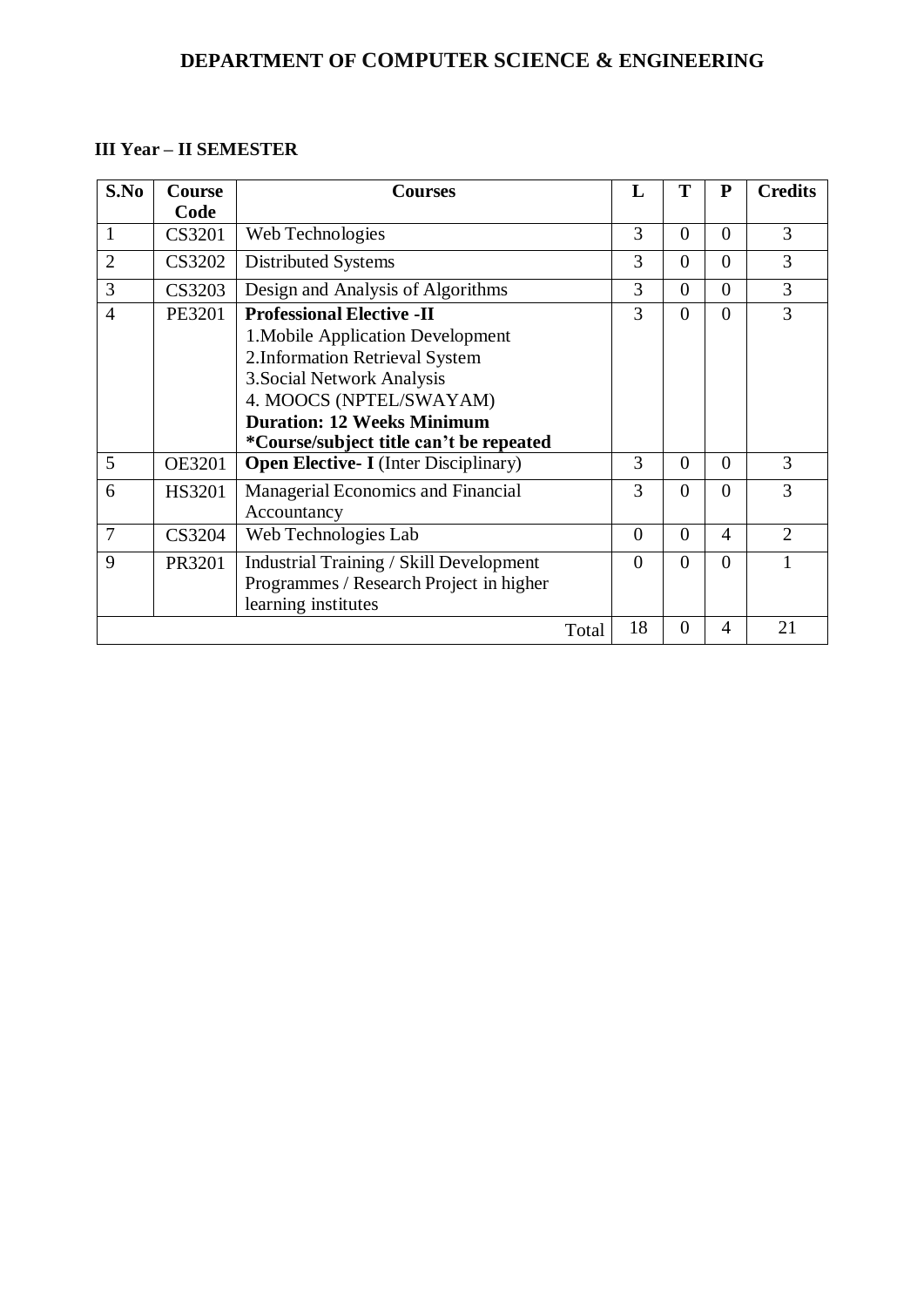| <b>III</b> Y<br>$-$<br>$\sim$       | -<br>- | œ | D<br>- | - |
|-------------------------------------|--------|---|--------|---|
| <b>Semester</b><br>$Year - II$<br>ັ |        |   |        |   |

#### **MOBILE APPLICATION DEVELOPMENT (Professional Elective –II)**

#### **Course Objectives:**

- To demonstrate the introduction and characteristics of mobile applications
- Application models of mobile application frameworks. Managing application data and User-interface design for mobile applications
- Integrating networking, the OS and hardware into mobile-applications
- Addressing enterprise requirements in mobile applications performance, scalability, modifiability, availability and security
- Testing methodologies for mobile applications**–** Publishing, deployment, maintenance and management. To demonstrate their skills of using Android software development tools
- To demonstrate their ability to deploy software to mobile devices

#### **Course Outcomes:**

Upon completion of the course students should be able to:

- Install and configure Android application development tools.
- Design and develop user Interfaces for the Android platform.
- Use state information across important operating system events.
- Apply Java programming concepts to Android application development.

## **UNIT I**

Introduction to mobile devices: Introduction to Mobile Computing, Introduction to Android Development Environment, Mobile devices vs. desktop devices, ARM and Intel architectures, Screen resolution, Touch interfaces, Application deployment, App Store, Google Play, Windows Store.

Development environments: XCode, Eclipse, VS2012, PhoneGAP, etc.; Native vs. web applications.

Factors in Developing Mobile Applications: Mobile Software Engineering, Frameworks and Tools, Generic UI Development, Android User.

## **UNIT II**

Android User Interface: Measurements – Device and pixel density independent measuring units User Interface (UI) Components – Editable and non editable Text Views, Buttons, Radio and Toggle Buttons, Checkboxes, Spinners, Dialog and pickers Fragments – Creating fragments, Lifecycle of fragments, Fragment states, Adding fragments to Activity, adding, removing and replacing fragments with fragment transactions, interfacing between fragments and Activities, Multi-screen Activities.

#### **UNIT III**

Back Ground Running Process, Networking And Telephony Services: Services: Introduction to services – local service, remote service and binding the service, the communication between service and activity, Intent Service.

MultiThreading: Handlers, AsyncTask.

Android network programming: Http Url Connection, Connecting to REST-based and SOAP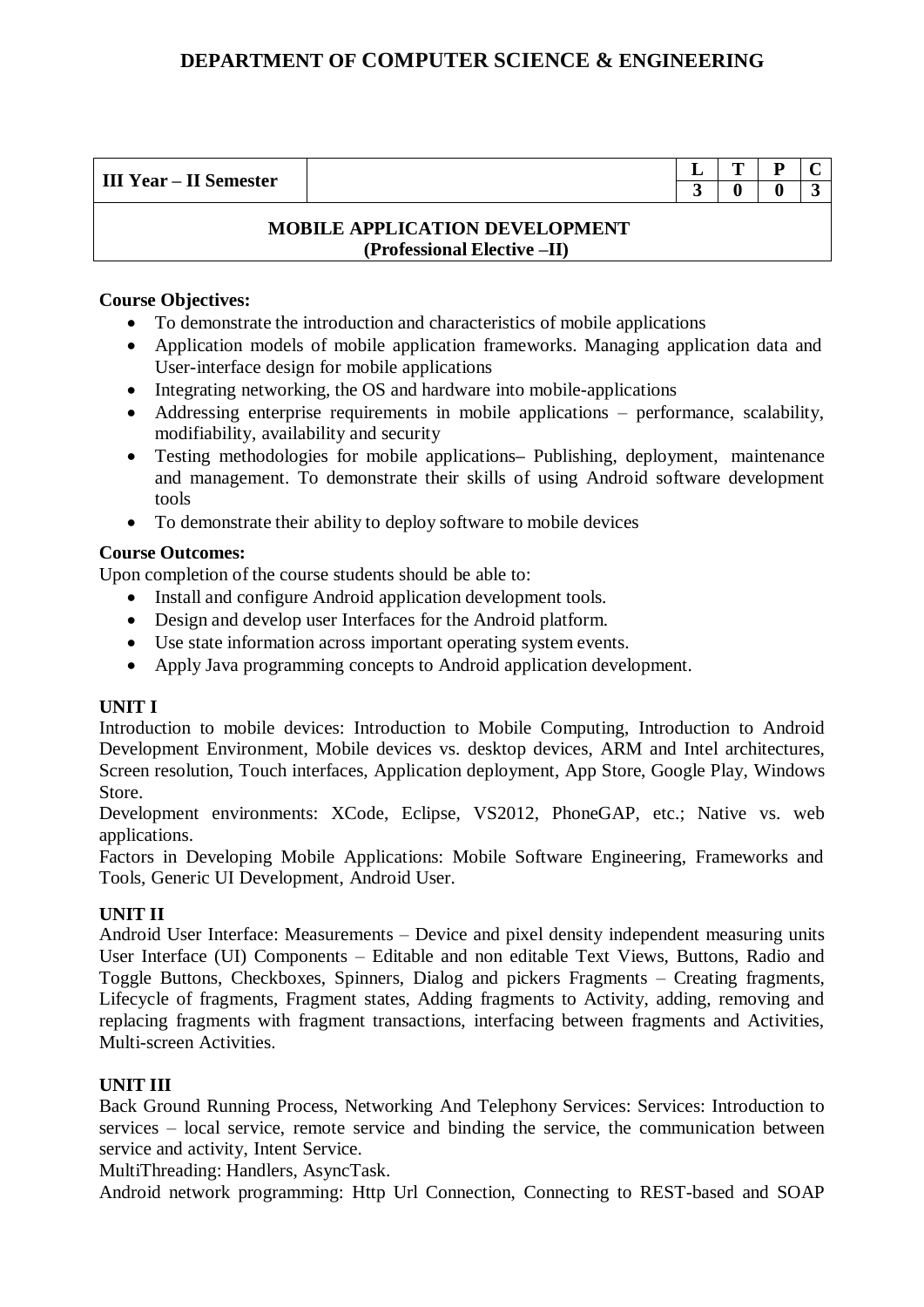based Web services.

Broad cast receivers: Local Broadcast Manager, Dynamic broadcast receiver, System Broadcast. Pending Intent, Notifications.

## **UNIT IV**

Android: Introduction, Establishing the development environment, Android architecture, Activities and views, Interacting with UI, Persisting data using SQLite, Packaging and deployment, Interaction with server side applications, Using Google Maps, GPS and Wifi – Integration with social media applications.

#### **UNIT V**

Advanced Topics: Power Management: Wake locks and assertions, Low-level OS support, Writing power-smart applications.

Augmented Reality via GPS and other sensors: GPS, Accelerometer, Camera.

Mobile device security in depth: Mobile malware, Device protections, iOS "Jailbreaking", Android "rooting" and Windows' "defenestration"; Security and Hacking: Active Transactions, More on Security, Hacking Android.

## **Text Books:**

- 1) Bill Phillips, Chris Stewart, Brian Hardy, and Kristin Marsicano, "Android Programming: The Big Nerd"
- 2) Ranch Guide, "Big Nerd Ranch LLC", 2nd edition, 2015.
- 3) Valentino Lee, Heather Schneider, and Robbie Schell, "Mobile Applications: Architecture,Design and Development", Prentice Hall, 2004.
- 4) "Professional Android 4 Application Development", Reto Meier, Wiley India, (Wrox) ,2012
- 5) "Android Application Development for Java Programmers", James C Sheusi, Cengage Learning, 2013
- 6) Dawn Griffiths, David Griffiths,*"*Head First: Android Development" ,OReilly2015,ISBN: 9781449362188
- 7) <http://developer.android.com/develop/index.html>
- 8) Jeff McWherter and Scott Gowell, "Professional Mobile Application Development",Wrox, 2012

## **Reference Books:**

- 1) Beginning Android 4 Application Development, Wei-Meng Lee, Wiley India (Wrox),2013
- 2) Tomasz Nurkiewicz and Ben Christensen, Reactive Programming with RxJava, O'ReillyMedia, 2016.
- 3) Brian Fling, Mobile Design and Development, O'Reilly Media, Inc., 2009.
- 4) Maximiliano Firtman, Programming the Mobile Web, O'Reilly Media, Inc., 2nd ed.,2013.
- 5) Cristian Crumlish and Erin Malone, Designing Social Interfaces, 2nd ed., O'ReillyMedia, Inc., 2014.
- 6) Suzanne Ginsburg, Designing the iPhone User Experience: A User-Centered Approach toSketching and Prototyping iPhone Apps, Addison-Wesley Professional, 2010.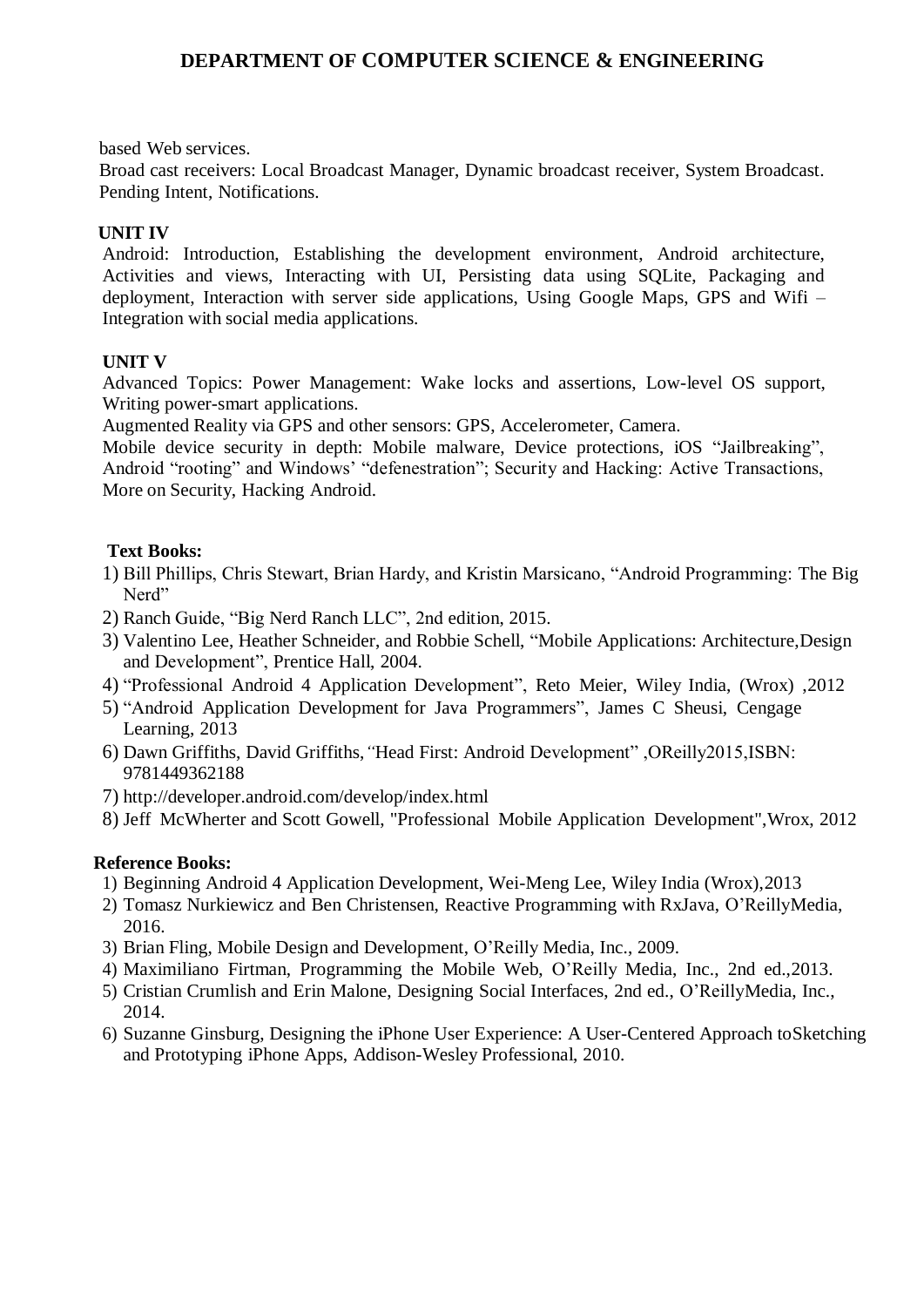| <b>III Year – II Semester</b>       |                             |  | m | D |  |
|-------------------------------------|-----------------------------|--|---|---|--|
|                                     |                             |  |   |   |  |
| <b>INFORMATION RETRIEVAL SYSTEM</b> |                             |  |   |   |  |
|                                     | (Professional Elective -II) |  |   |   |  |

## **Course Objectives:**

- To learn the important concepts and algorithms in IRS
- To understand the data/file structures that are necessary to design, and implement information retrieval (IR) systems.

#### **Course Outcomes:**

Upon completion of the course students should be able to:

- Apply IR principles to locate relevant information large collections of data
- Design different document clustering algorithms
- Implement retrieval systems for web search tasks.
- Design an Information Retrieval System for web search tasks.

## **UNIT – I**

Introduction to Information Retrieval Systems: Definition of Information Retrieval System, Objectives of Information Retrieval Systems, Functional Overview, Relationship to Database Management Systems, Digital Libraries and Data Warehouses Information Retrieval System Capabilities: Search Capabilities, Browse Capabilities, Miscellaneous Capabilities

## **UNIT – II**

Cataloging and Indexing: History and Objectives of Indexing, Indexing Process, Automatic Indexing, Information Extraction

Data Structure: Introduction to Data Structure, Stemming Algorithms, Inverted File Structure, N-Gram Data Structures, PAT Data Structure, Signature File Structure, Hypertext and XML Data Structures, Hidden Markov Models

## **UNIT – III**

Automatic Indexing: Classes of Automatic Indexing, Statistical Indexing, Natural Language, Concept Indexing, Hypertext Linkages

Document and Term Clustering: Introduction to Clustering, Thesaurus Generation, Item Clustering, Hierarchy of Clusters

## **UNIT – IV**

User Search Techniques: Search Statements and Binding, Similarity Measures and Ranking, Relevance Feedback, Selective Dissemination of Information Search, Weighted Searches of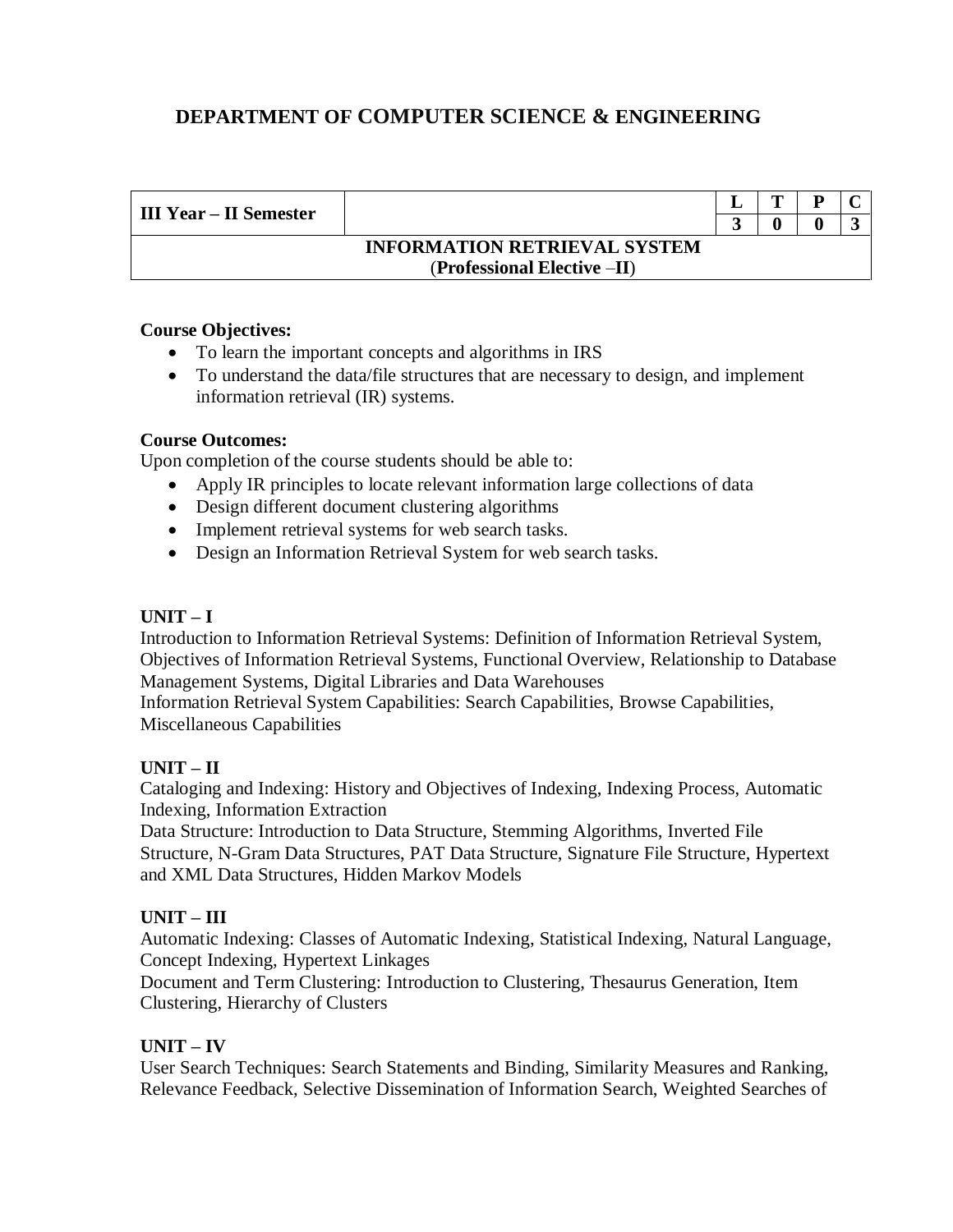Boolean Systems, Searching the INTERNET and Hypertext Information Visualization: Introduction to Information Visualization, Cognition and Perception, Information Visualization Technologies

## **UNIT – V**

Text Search Algorithms: Introduction to Text Search Techniques, Software Text Search Algorithms, Hardware Text Search Systems

Multimedia Information Retrieval: Spoken Language Audio Retrieval, Non-Speech Audio Retrieval, Graph Retrieval, Imagery Retrieval, Video Retrieval

#### **Text Books:**

- 1. Gerald J. Kowalski, Mark T. Maybury, " Information Storage and Retrieval Systems Theory and Implementation", Second Edition, , Springer
- 2. Frakes, W.B., Ricardo Baeza-Yates: Information Retrieval Data Structures and Algorithms, Prentice Hall, 1992.

## **Reference Books:**

- 1. Robert Korfhage, "Information Storage & Retrieval" , John Wiley & Sons.
- 2. Yates and Neto, "Modern Information Retrieval" Pearson Education.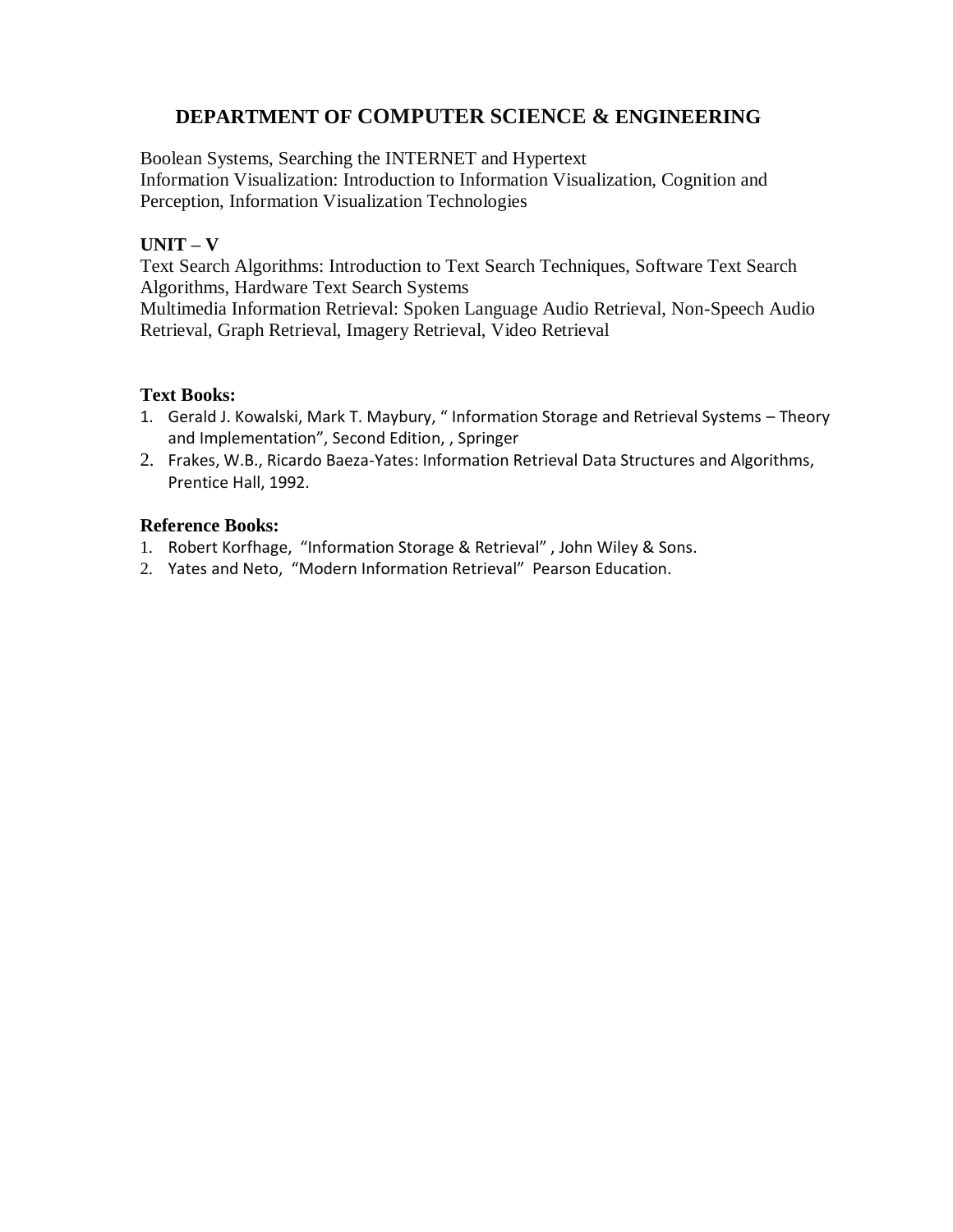| III Year – II Semester |                                |  |  |
|------------------------|--------------------------------|--|--|
|                        |                                |  |  |
|                        | <b>SOCIAL NETWORK ANALYSIS</b> |  |  |
|                        | $(Professional Electric-II)$   |  |  |

#### **Course Objectives:**

- Formalize different types of entities and relationships as nodes and edges and represent thisinformation as relational data
- Plan and execute network analytical computations
- Use advanced network analysis software to generate visualizations and perform empiricalinvestigations of network data
- Interpret and synthesize the meaning of the results with respect to a question, goal, or task
- Collect network data in different ways and from different sources while adhering to legalstandards and ethics standards

#### **Course Outcomes:**

After completing the course student should:

- Know basic notation and terminology used in network science
- Be able to visualize, summarize and compare networks
- Illustrate basic principles behind network analysis algorithms
- Develop practical skills of network analysis in R programming language
- Be capable of analyzing real work networks

## **UNIT I**

Social Network Analysis: Preliminaries and definitions, Erdos Number Project, Centrality measures, Balance and Homophily.

## **UNIT II**

Random graph models**:** Random graphs and alternative models, Models of network growth, Navigation in social Networks, Cohesive subgroups, Multidimensional Scaling, Structural equivalence, roles and positions.

## **UNIT III**

Network topology and diffusion, Contagion in Networks, Complex contagion, Percolation and information, Navigation in Networks Revisited.

## **UNIT IV**

Small world experiments, small world models, origins of small world, Heavy tails, Small Diameter, Clustering of connectivity, The ErdosRenyi Model, Clustering Models.

## **UNIT V**

Network structure -Important vertices and page rank algorithm, towards rational dynamics in networks, basics of game theory, Coloring and consensus, biased voting,